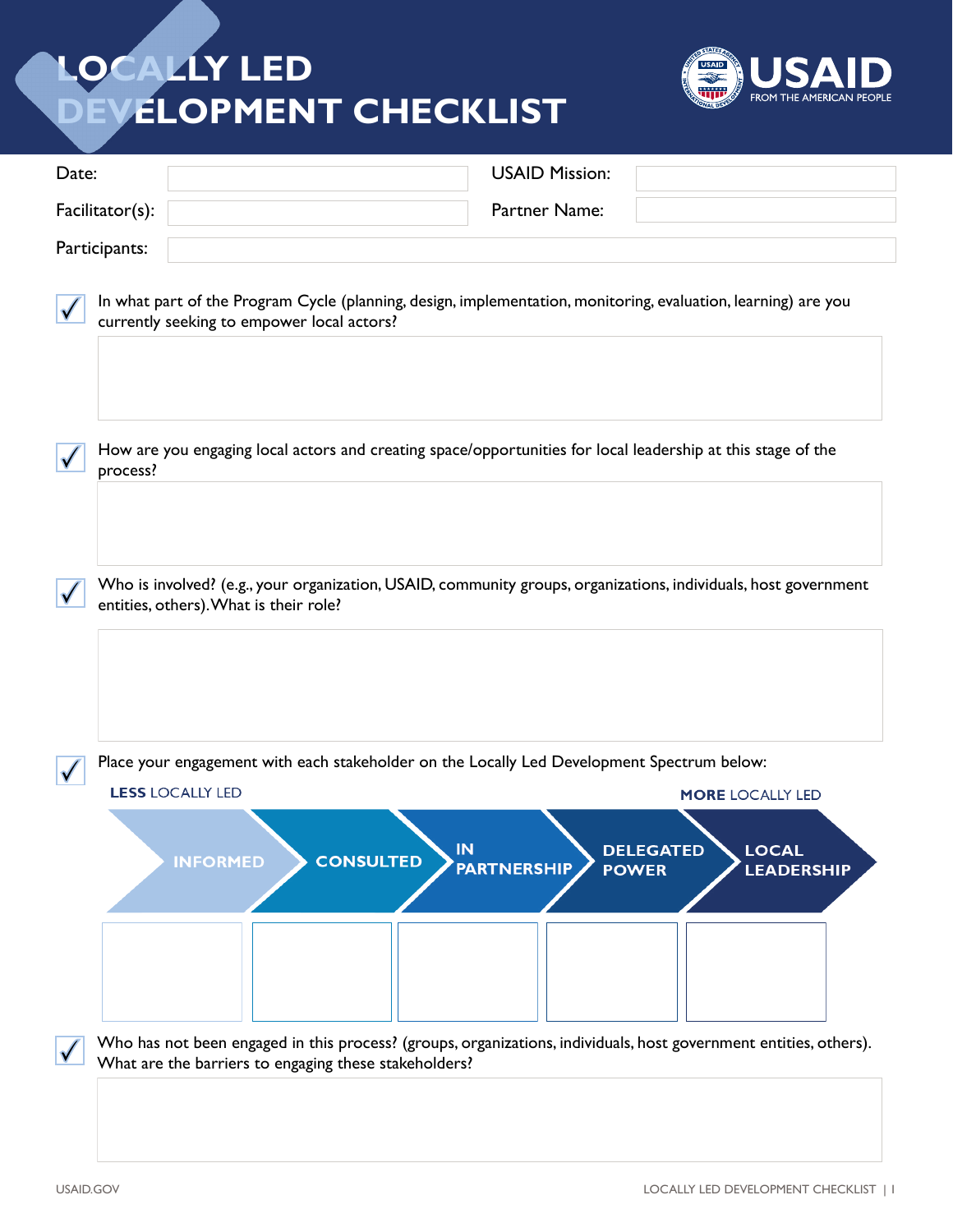## **PAUSE & REFLECT**

- 1. In your opinion, how locally led is this part of the development process, in this instance? Why?
- 2. Is this significantly different from the way you usually engage with local actors during this part of the development process? If it is different, why have you been able to engage with local actors differently in this instance?
- 3. What barriers or opportunities have you encountered in making this process more locally led? • Did USAID play a role? What role should USAID play going forward?
- 4. What would 'success' for this part of program development look like? How could bringing more local leadership into this process move us closer to achieving this vision of success?
- 5. How might this process be made more locally led….
	- In the near future, as part of this process or activity?
	- In future collaborations with these stakeholders?
	- If you were to give advice to USAID or other organizations who were trying to do something similar?

**ABOUT** | This Checklist is a Collaborating, Learning, and Adapting (CLA) tool designed to help USAID Missions and partners reflect on how locally led development is integrated into their operations and programs. The point is not to have all the right answers, but to pause and reflect on where you have been and where you are going. This checklist can be adapted to any topic or stage of the Program Cycle. See the Checklist Facilitation Guide for additional prompts on applying this checklist to:

- Identifying the development problem or challenge Implementation and management decision-making
- 
- 
- 
- 
- 
- **Defining success Developing local capacity**
- **Proposal or activity design example 3** and  $\bullet$  **Managing financial risk**
- Co-creation with USAID Monitoring, evaluation, and learning
- Mobilizing local resources Receiving and using feedback

**QUESTIONS? |** This tool was developed by the USAID Local, Faith, and Transformative Partnerships (LFT) Hub and is currently being piloted. We value your feedback and invite you to share your questions, experiences using these tools, and suggestions for improvement with us at [localsustainability@usaid.gov.](mailto:localsustainability%40usaid.gov?subject=Locally%20Led%20Development%20Checklist%20Feedback)